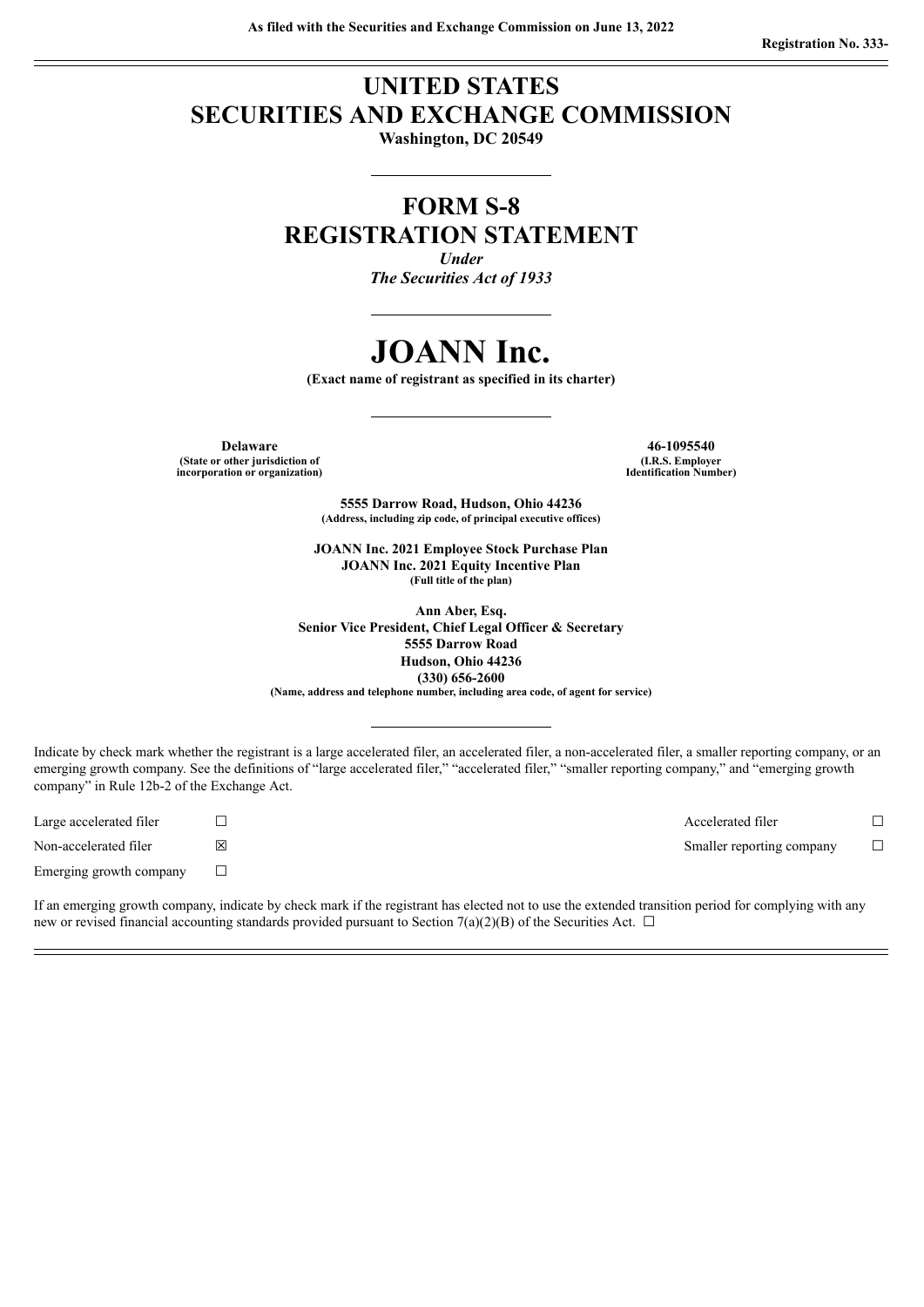#### **EXPLANATORY NOTE**

JOANN Inc. (the "*Registrant*") hereby files this Registration Statement on Form S-8 (the "*Registration Statement*") to register an additional 400,000 shares of Common Stock, par value \$0.01 per share (the "*Common Stock*"), under the JOANN Inc. 2021 Employee Stock Purchase Plan (the "*ESPP*") and an additional 1,396,095 shares of Common Stock under the JOANN Inc. 2021 Equity Incentive Plan (the "*Equity Plan*" and, together with the ESPP, the "*Share Plans*"). A previously filed registration statement on Form S-8 is effective for the Share Plans. Pursuant to General Instruction E to Form S-8, this [Registration](http://www.sec.gov/Archives/edgar/data/0001834585/000119312521083164/d122390ds8.htm) Statement incorporates by reference the contents of the Registration Statement on Form S-8 (Registration No. 333-254372) filed by the Registrant on March 17, 2021, including all attachments and exhibits thereto, except to the extent supplemented, amended or superseded by the information set forth herein.

#### **PART II INFORMATION REQUIRED IN THE REGISTRATION STATEMENT**

#### **Item 3. Incorporation of Documents by Reference.**

The Registrant is subject to the informational and reporting requirements of Sections 13(a), 13(c), 14 and 15(d) of the Securities Exchange Act of 1934, as amended (the "*Exchange Act*"), and, in accordance therewith, files reports, proxy statements and other information with the Securities and Exchange Commission (the "*Commission*"). The following documents have been filed by the Registrant with the Commission and are incorporated herein by reference:

- (a) The [Registrant's](http://www.sec.gov/ix?doc=/Archives/edgar/data/1834585/000095017022004136/joan-20220129.htm) Annual Report on Form 10-K for the fiscal year ended January 29, 2022 (Commission File No. 001-40204), filed March 18, 2022;
- (b) The [Registrant's](http://www.sec.gov/ix?doc=/Archives/edgar/data/1834585/000095017022011111/joan-20220430.htm) Quarterly Report on Form 10-Q for the quarterly period ended April 30, 2022 (Commission File No. 001-40204), filed June 3, 2022; and
- (c) The Registrant's Current Report on Form 8-K (Commission File No. 001-40204), filed May 19, [2022;](http://www.sec.gov/ix?doc=/Archives/edgar/data/1834585/000095017022010340/joan-20220517.htm) and
- (d) The description of the Common Stock contained in the Registrant's [Registration](http://www.sec.gov/Archives/edgar/data/0001834585/000119312521077365/d103330d8a12b.htm) Statement on Form 8-A, filed March 11, 2021 (Commission File No. 001-40204), as updated by the description of the Common Stock contained in [Exhibit](http://www.sec.gov/Archives/edgar/data/1834585/000156459021017323/joan-ex42_58.htm) 4.2 to the Registrant's Annual Report on Form 10-K for the fiscal year ended January 30, 2021 (Commission File No. 001-40204), and as amended by any subsequently filed amendments and reports updating such description.

All documents filed by the Registrant with the Commission pursuant to Sections 13(a), 13(c), 14 and 15(d) of the Exchange Act subsequent to the date of this Registration Statement, and prior to the filing of a post-effective amendment that indicates that all securities offered have been sold or that deregisters all securities then remaining unsold, will be deemed to be incorporated by reference in this Registration Statement and to be part hereof from the date of filing of such documents. Any statement contained in any document incorporated or deemed to be incorporated by reference herein will be deemed to be modified or superseded for purposes of this Registration Statement to the extent that a statement contained herein or in any other subsequently filed document that also is or is deemed to be incorporated by reference herein modifies or supersedes such statement. Any such statement so modified or superseded will not be deemed, except as modified or superseded, to constitute a part of this Registration Statement.

#### **Item 5. Interests of Named Experts and Counsel.**

Not applicable.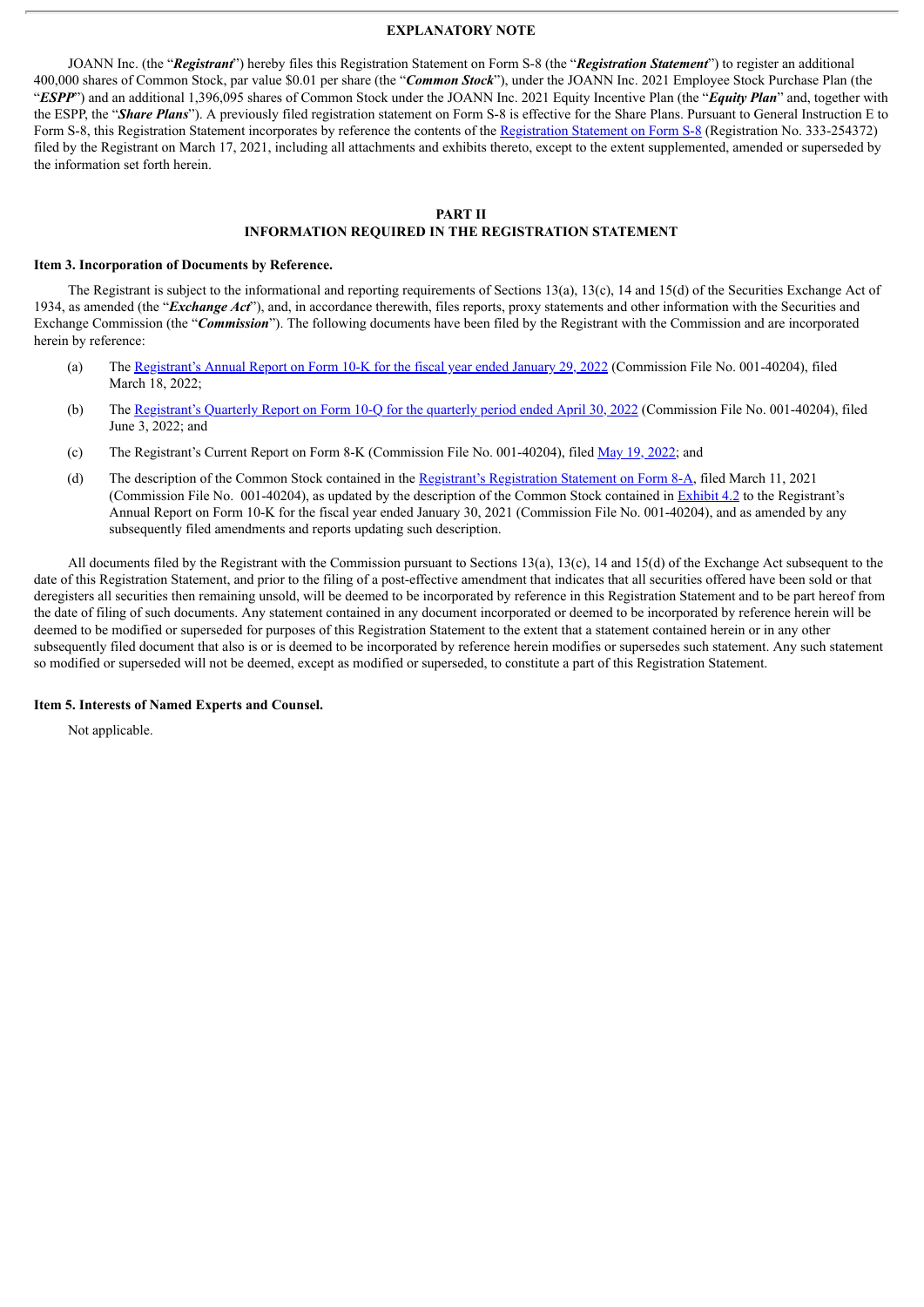### **Item 8. Exhibits.**

| Exhibit Number | Description                                                                                                                                                                                                                                                                                      |
|----------------|--------------------------------------------------------------------------------------------------------------------------------------------------------------------------------------------------------------------------------------------------------------------------------------------------|
| 4.1            | Amended and Restated Certificate of Incorporation of the Registrant (incorporated herein by reference to Exhibit 3.1 to the<br>Registrant's Current Report on Form 8-K (File No. 001-40204) filed with the Commission on March 19, 2021)                                                         |
| 4.2            | Amended and Restated Bylaws of the Registrant (incorporated herein by reference to Exhibit 3.2 to the Registrant's Current<br>Report on Form 8-K (File No. 001-40204) filed with the Commission on March 19, 2021)                                                                               |
| 4.3            | Amended and Restated Shareholders Agreement, dated March 16, 2021, among the Registrant and certain of its shareholders<br>(incorporated herein by reference to Exhibit 10.1 to the Registrant's Current Report on Form 8-K (File No. 001-40204) filed<br>with the Commission on March 19, 2021) |
| 5.1            | <b>Opinion of Jones Day</b>                                                                                                                                                                                                                                                                      |
| 23.1           | Consent of Ernst & Young LLP                                                                                                                                                                                                                                                                     |
| 23.2           | Consent of Jones Day (included in Exhibit 5.1)                                                                                                                                                                                                                                                   |
| 24.1           | Powers of Attorney (included on the signature page of this Registration Statement)                                                                                                                                                                                                               |
| 99.1           | JOANN Inc. 2021 Employee Stock Purchase Plan (incorporated herein by reference to Exhibit 10.18 to the Company's Annual<br>Report on Form 10-K for the fiscal year ended January 30, 2021 (Commission File No. 001-40204), filed on April 1, 2021)                                               |
| 99.2           | JOANN Inc. 2021 Equity Incentive Plan (incorporated herein by reference to Exhibit 10.14 to the Company's Annual Report<br>on Form 10-K for the fiscal year ended January 30, 2021 (Commission File No. 001-40204), filed on April 1, 2021)                                                      |
| 107            | <b>Calculation of Filing Fee Tables</b>                                                                                                                                                                                                                                                          |

2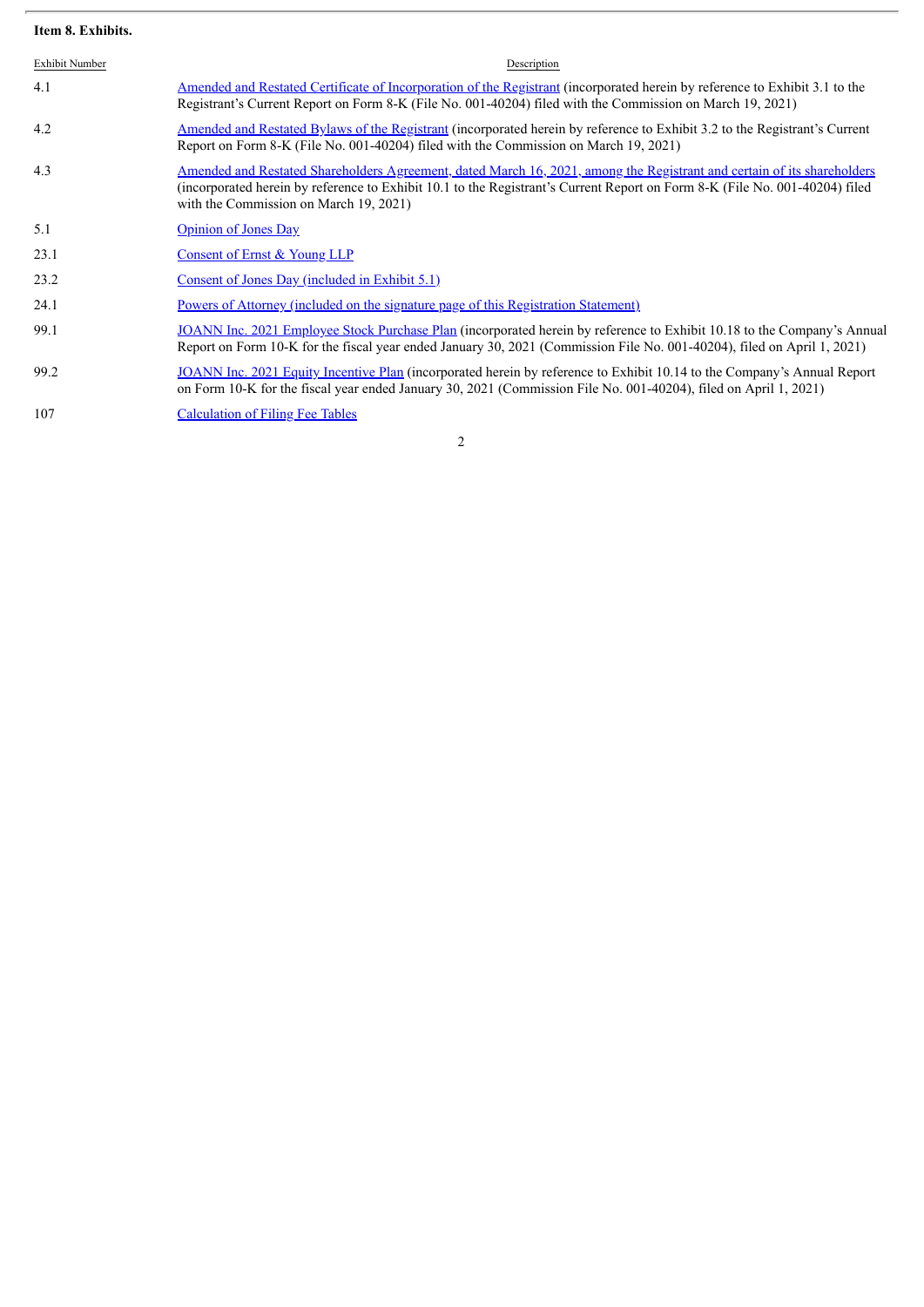#### **SIGNATURES**

Pursuant to the requirements of the Securities Act, the Registrant certifies that it has reasonable grounds to believe that it meets all of the requirements for filing on Form S-8 and has duly caused this Registration Statement to be signed on its behalf by the undersigned, thereunto duly authorized, in the City of Hudson, State of Ohio, on this 13th day of June, 2022.

#### **JOANN INC.**

By: /s/ Ann Aber

Name: Ann Aber Title: Senior Vice President, Chief Legal Officer & Secretary

#### **POWER OF ATTORNEY**

<span id="page-3-0"></span>KNOW ALL PERSONS BY THESE PRESENTS, that each of the undersigned officers and directors of the Registrant hereby constitutes and appoints Wade Miquelon, Matt Susz and Ann Aber, or any of them, each acting alone, as the true and lawful attorney-in-fact or agent, or attorneys-in-fact or agents, for each of the undersigned, with full power of substitution and resubstitution, and in the name, place and stead of each of the undersigned, to execute and file any and all amendments, including post-effective amendments, supplements and exhibits to the Registration Statement and any and all applications or other documents to be filed with the Commission or any state securities commission or other regulatory authority or exchange with respect to the securities covered by the Registration Statement, granting unto said attorneys-in-fact and agents, and each of them, full power and authority to do and perform each and every act and thing necessary, appropriate or desirable to be done in and about the premises in order to effectuate the same as fully to all intents and purposes as he or she might or could do if personally present, hereby ratifying and confirming all that said attorneys-in-fact and agents, and each of them, may lawfully do or cause to be done by virtue hereof.

Pursuant to the requirements of the Securities Act, this Registration Statement has been signed by the following persons in the capacities and on the date indicated.

Date: June 2, 2022 /s/ Wade Miquelon

Date: June 2, 2022 /s/ Matt Susz

Wade Miquelon President, Chief Executive Officer and Chairman of the Board (Principal Executive Officer)

Matt Susz Executive Vice President, Chief Financial Officer (Principal Financial and Accounting Officer)

3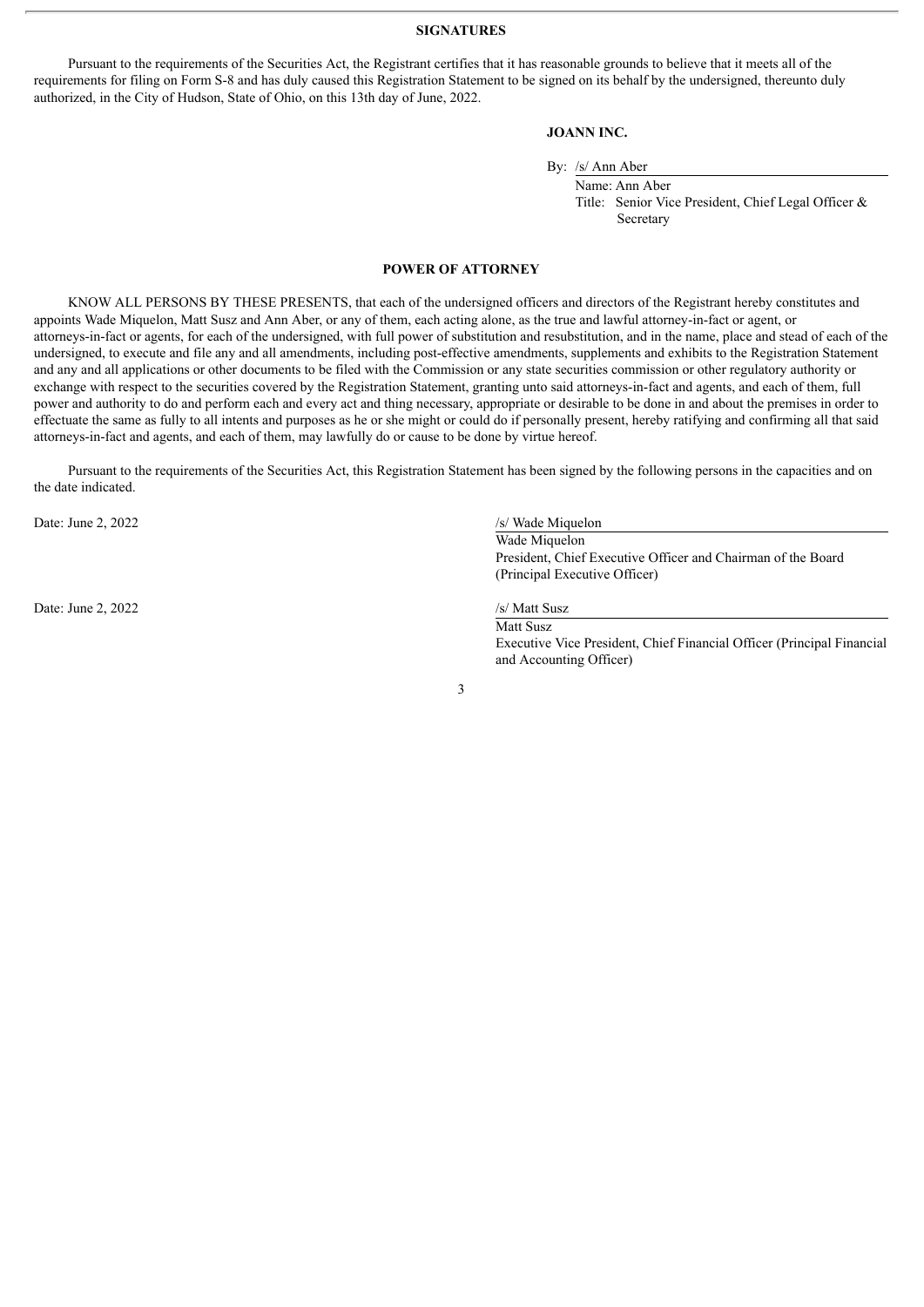| Date: June 2, 2022 | /s/ Darrell Webb<br>Darrell Webb<br>Director           |
|--------------------|--------------------------------------------------------|
| Date: June 1, 2022 | /s/ Lily Chang<br>Lily Chang<br>Director               |
| Date: June 1, 2022 | /s/ Marybeth Hays<br>Marybeth Hays<br>Director         |
| Date: June 2, 2022 | /s/ Anne Mehlman<br>Anne Mehlman<br>Director           |
| Date: June 2, 2022 | /s/ Jonathan Sokoloff<br>Jonathan Sokoloff<br>Director |
| Date: June 2, 2022 | /s/ John Yoon<br>John Yoon<br>Director                 |
| 4                  |                                                        |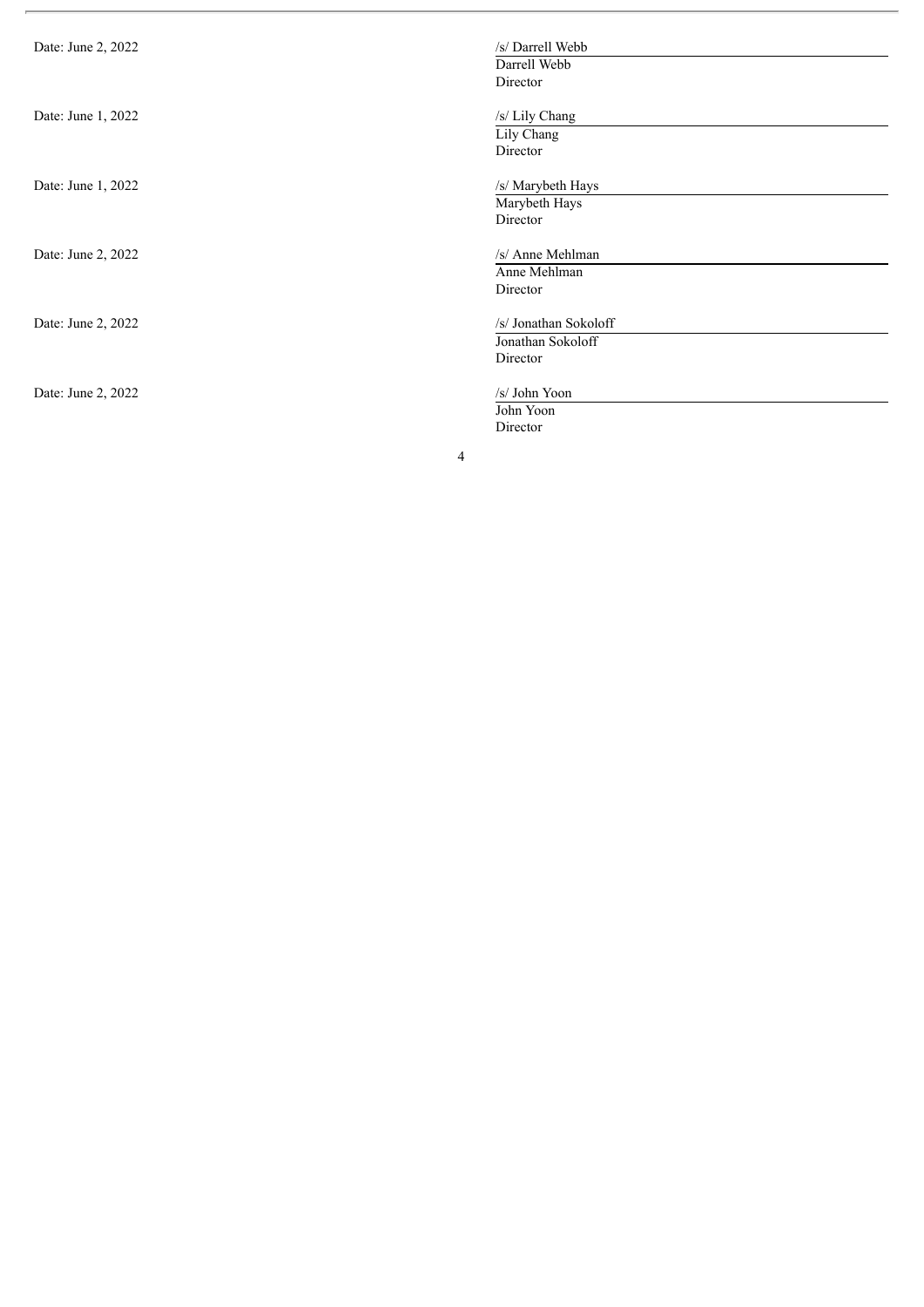#### **JONES DAY**

#### **NORTH POINT** • **901 LAKESIDE AVENUE** • **CLEVELAND, OHIO 44114-1190 TELEPHONE: +1.216.586.3939** • **JONESDAY.COM**

<span id="page-5-0"></span>June 13, 2022

JOANN Inc. 5555 Darrow Road Hudson, Ohio 44236

#### Re: Registration Statement on Form S-8 Filed by JOANN Inc.

#### Ladies and Gentlemen:

We have acted as counsel to JOANN Inc., a Delaware corporation (the "**Company**"), in connection with the registration of 1,796,095 shares (the "*Shares*") of common stock, par value \$0.01 per share, of the Company, consisting of (1) 400,000 Shares (the "*ESPP Shares*") to be issued or delivered and sold under the JOANN Inc. 2021 Employee Stock Purchase Plan (the "*ESPP*"), and (2) 1,396,095 Shares (the "*Equity Plan Shares*") to be issued or delivered and sold under the JOANN Inc. 2021 Equity Incentive Plan (the "*Equity Plan*" and, together with the ESPP, the "*Share Plans*"). In connection with the opinion expressed herein, we have examined such documents, records and matters of law as we have deemed relevant or necessary for purposes of such opinion. Based on the foregoing, and subject to the further limitations, qualifications and assumptions set forth herein, we are of the opinion that the Shares that may be issued or delivered and sold under the Share Plans will be, when issued or delivered and sold in accordance with the applicable Share Plan (and, in the case of the Equity Plan Shares, in accordance with the authorized award agreements thereunder (the "*Award Agreements*")), validly issued, fully paid and nonassessable, provided that the consideration for the Shares is at least equal to the stated par value thereof.

The opinions expressed herein are limited to the General Corporation Law of the State of Delaware, as currently in effect, and we express no opinion as to the effect of the laws of any other jurisdiction on the opinion expressed herein. In addition, we have assumed that the resolutions authorizing the Company to issue or deliver and sell the ESPP Shares pursuant to the Plan, and the Equity Plan Shares pursuant to the Equity Plan and the Award Agreements, will be in full force and effect at all times at which the ESPP Shares and the Equity Plan Shares are issued or delivered and sold by the Company, and that the Company will take no action inconsistent with such resolutions. In rendering the opinion above, we have assumed that each award under the ESPP and the Equity Plan will be approved by the Board of Directors of the Company or an authorized committee of the Board of Directors.

We hereby consent to the filing of this opinion as Exhibit 5.1 to the Registration Statement on Form S-8 filed by the Company to effect the registration of the ESPP Shares and the Equity Plan Shares under the Securities Act of 1933 (the "*Act*"). In giving such consent, we do not thereby admit that we are included in the category of persons whose consent is required under Section 7 of the Act or the rules and regulations of the Securities and Exchange Commission promulgated thereunder.

Very truly yours,

/s/ Jones Day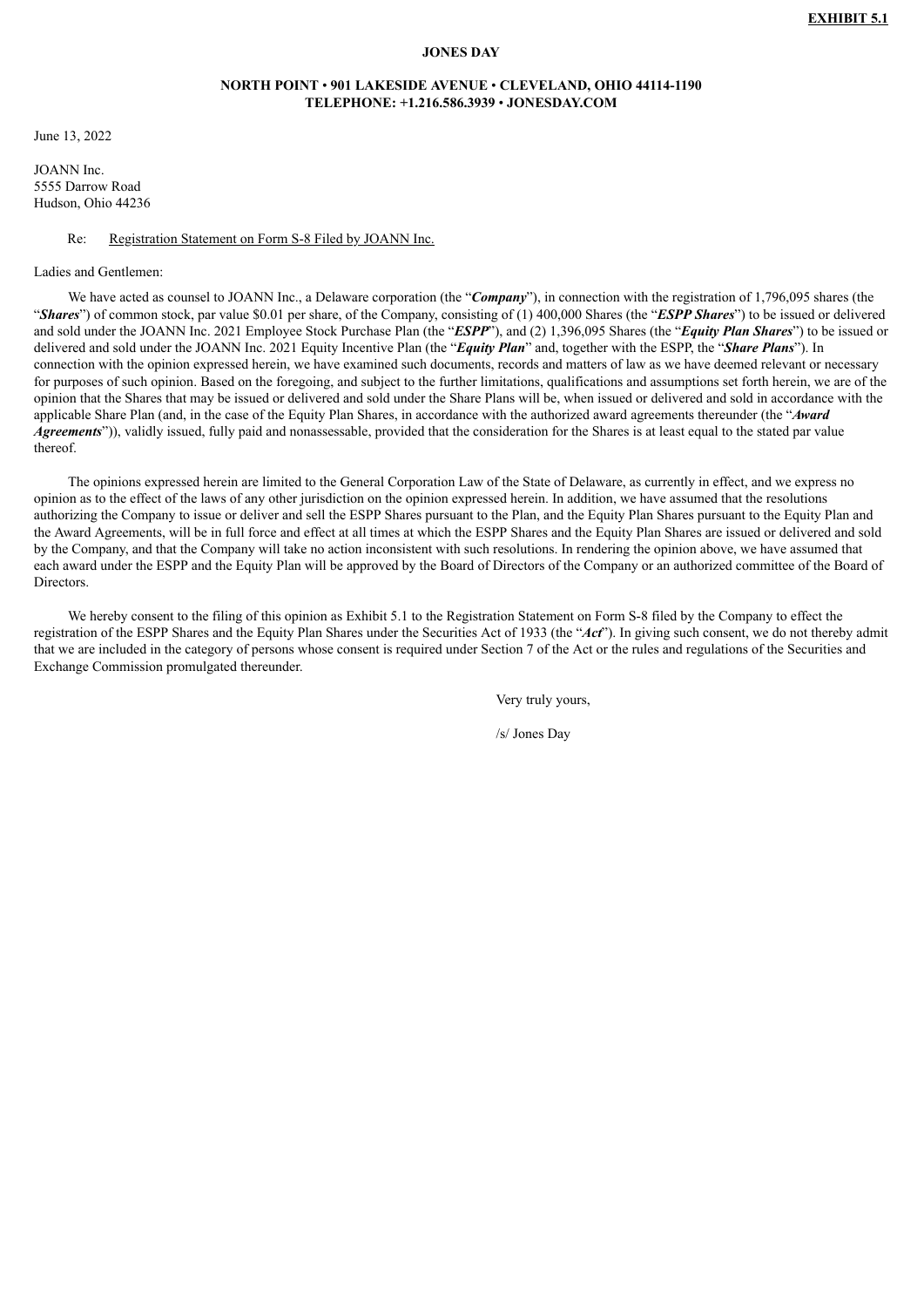#### Consent of Independent Registered Public Accounting Firm

<span id="page-6-0"></span>We consent to the incorporation by reference in the Registration Statement (Form S-8) pertaining to the JOANN Inc. 2021 Employee Stock Purchase Plan and JOANN Inc. 2021 Equity Incentive Plan of our report dated March 18, 2022, with respect to the consolidated financial statements of JOANN Inc. included in its Annual Report (Form 10-K) for the year ended January 29, 2022, filed with the Securities and Exchange Commission.

/s/ Ernst & Young LLP

Cleveland, Ohio June 13, 2022